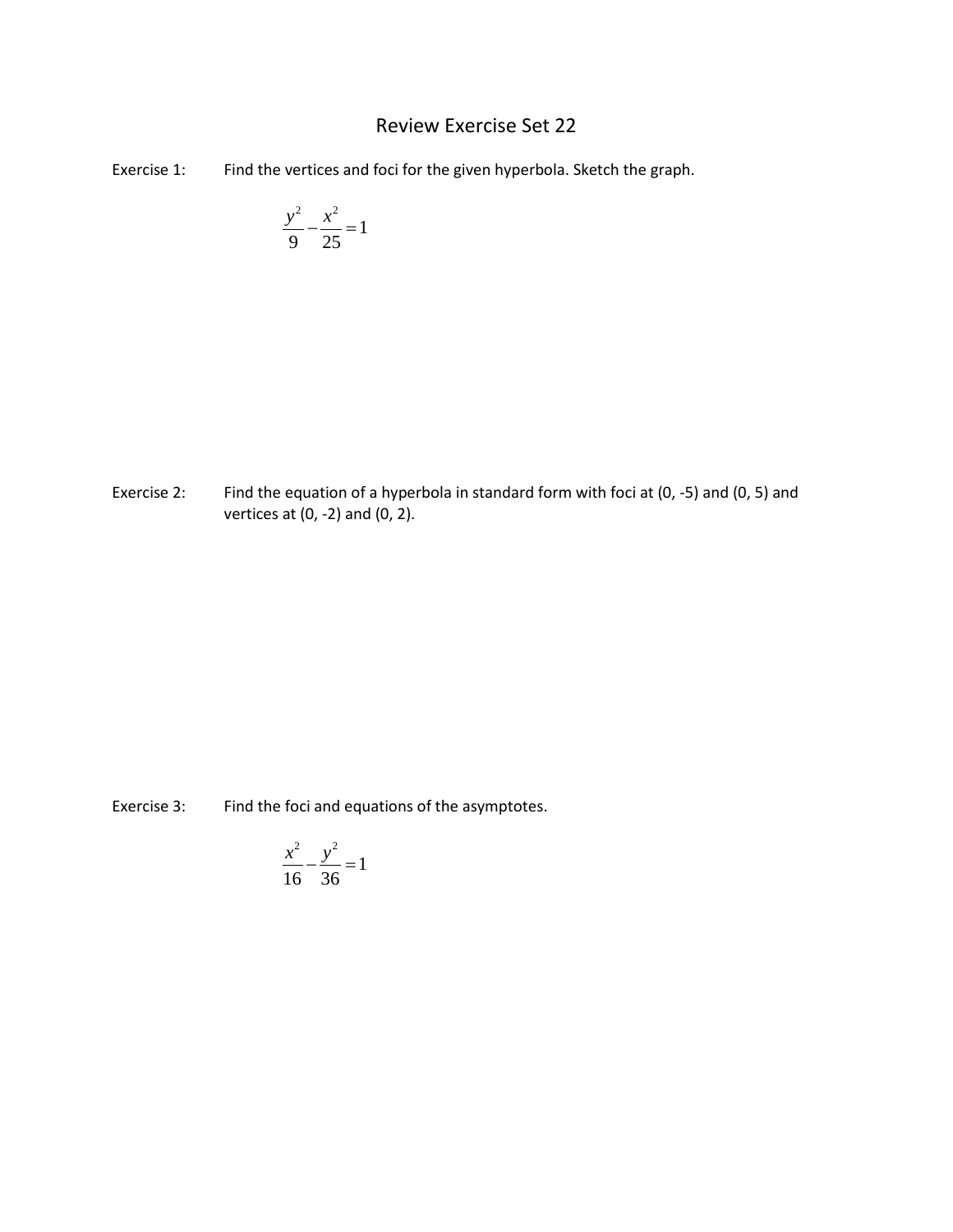Exercise 4: Convert the given equation into the standard form of a hyperbola by completing the square of x and y. Find the foci and equations of the asymptotes. Sketch the graph.

 $9y^2 - x^2 + 54y + 4x + 68 = 0$ 

Exercise 5: The perpendicular cross section of a nuclear power station cooling tower form two branches of a hyperbola. Suppose the central cross section of the tower is modeled by the hyperbola  $2500x^2 - 625(y - 60)^2 = 1,000,000$  (x and y are in feet). What is the minimum distance between the sides of the tower?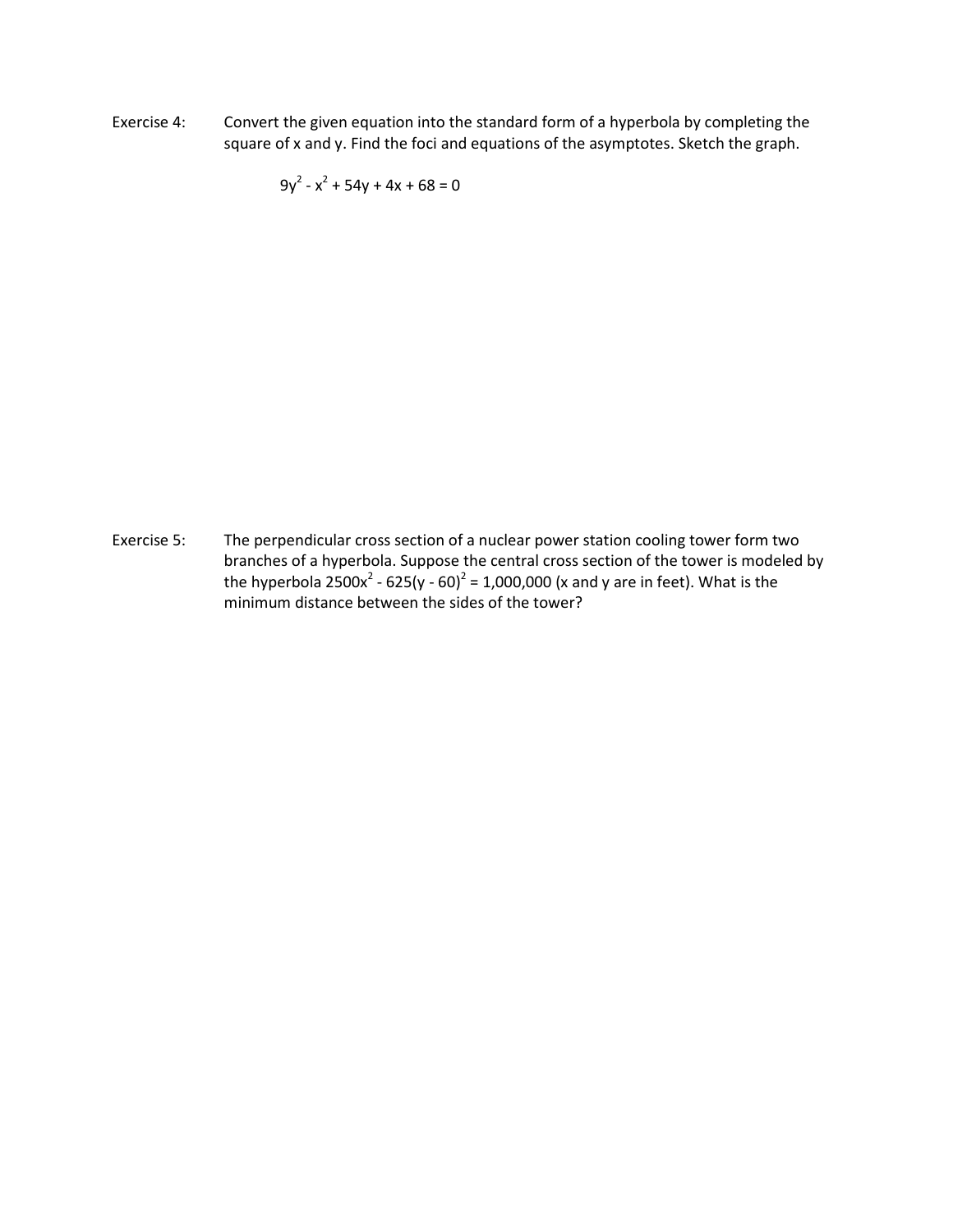## Review Exercise Set 22 Answer Key

Exercise 1: Find the vertices and foci for the given hyperbola.

$$
\frac{y^2}{9} - \frac{x^2}{25} = 1
$$

Identify the transverse axis

Since the  $y^2$  term is preceded by a plus sign, the transverse axis will be along the y-axis and the hyperbola would follow the equation of:

$$
\frac{y^2}{a^2} - \frac{x^2}{b^2} = 1
$$

Find the vertices

$$
a^2 = 9
$$
  

$$
a = 3
$$

The vertices  $(0, -a)$  and  $(0, a)$  are  $(0, -3)$  and  $(0, 3)$ 

Find the foci

$$
c2 = a2 + b2
$$
  
\n
$$
c2 = 9 + 25
$$
  
\n
$$
c2 = 34
$$
  
\n
$$
c = \sqrt{34}
$$

The foci (0, -c) and (0, c) are (0,  $-\sqrt{34}$ ) and (0,  $\sqrt{34}$ )

Exercise 2: Find the equation of a hyperbola in standard form with foci at (0, -5) and (0, 5) and vertices at (0, -2) and (0, 2).

Identify the transverse axis

Since the foci are located on the y-axis, the transverse axis will be along the yaxis and the hyperbola would follow the equation of:

$$
\frac{y^2}{a^2} - \frac{x^2}{b^2} = 1
$$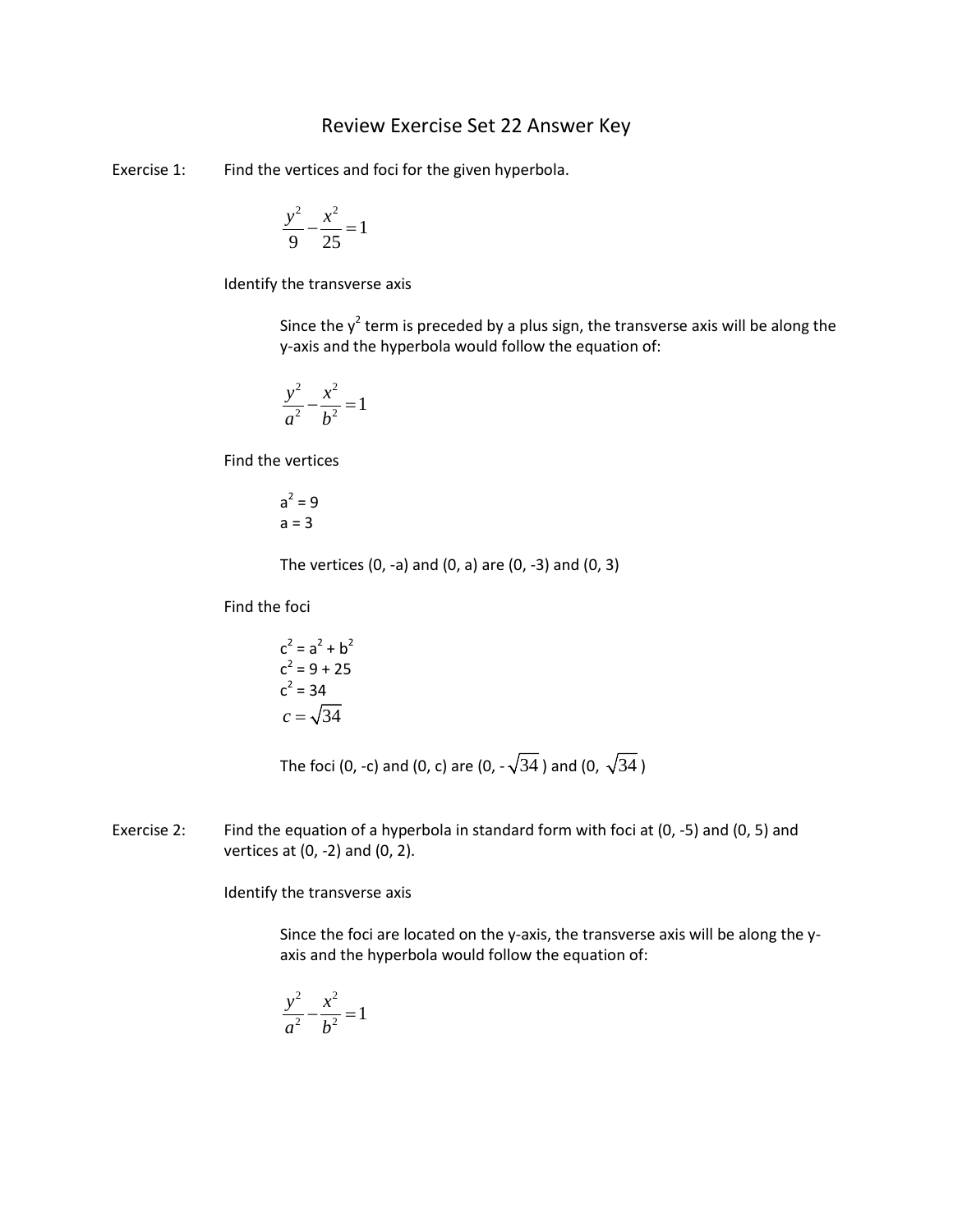Exercise 2 (Continued):

Find the value of  $a^2$ 

The vertices are at (0, -2) and (0, 2) so the value of  $a = 2$ 

$$
a^2 = 2^2
$$

$$
a^2 = 4
$$

Find the value of  $b^2$ 

The foci are at (0, -5) and (0, 5) so the value of  $c = 5$ 

 $c^2 = a^2 + b^2$  $5^2 = 4 + b^2$  $25 - 4 = b<sup>2</sup>$  $h^2 = 21$ 

Substitute the values of  $a^2$  and  $b^2$  into the equation of a hyperbola

$$
\frac{y^2}{4} - \frac{x^2}{21} = 1
$$

Exercise 3: Find the foci and equations of the asymptotes.

$$
\frac{x^2}{16} - \frac{y^2}{36} = 1
$$

Identify the transverse axis

Since the  $x^2$  term is preceded by a plus sign, the transverse axis will be along the x-axis and the hyperbola would follow the equation of:

$$
\frac{x^2}{a^2} - \frac{y^2}{b^2} = 1
$$

Find the foci

Since the transverse axis is along the x-axis the foci would be in the form of (-c, 0) and (c, 0)

$$
c2 = a2 + b2
$$

$$
c2 = 16 + 36
$$

$$
c2 = 52
$$

$$
c = \sqrt{52}
$$

$$
c = 2\sqrt{13}
$$

The foci (-c, 0) and (c, 0) are (- $2\sqrt{13}$ , 0) and ( $2\sqrt{13}$ , 0)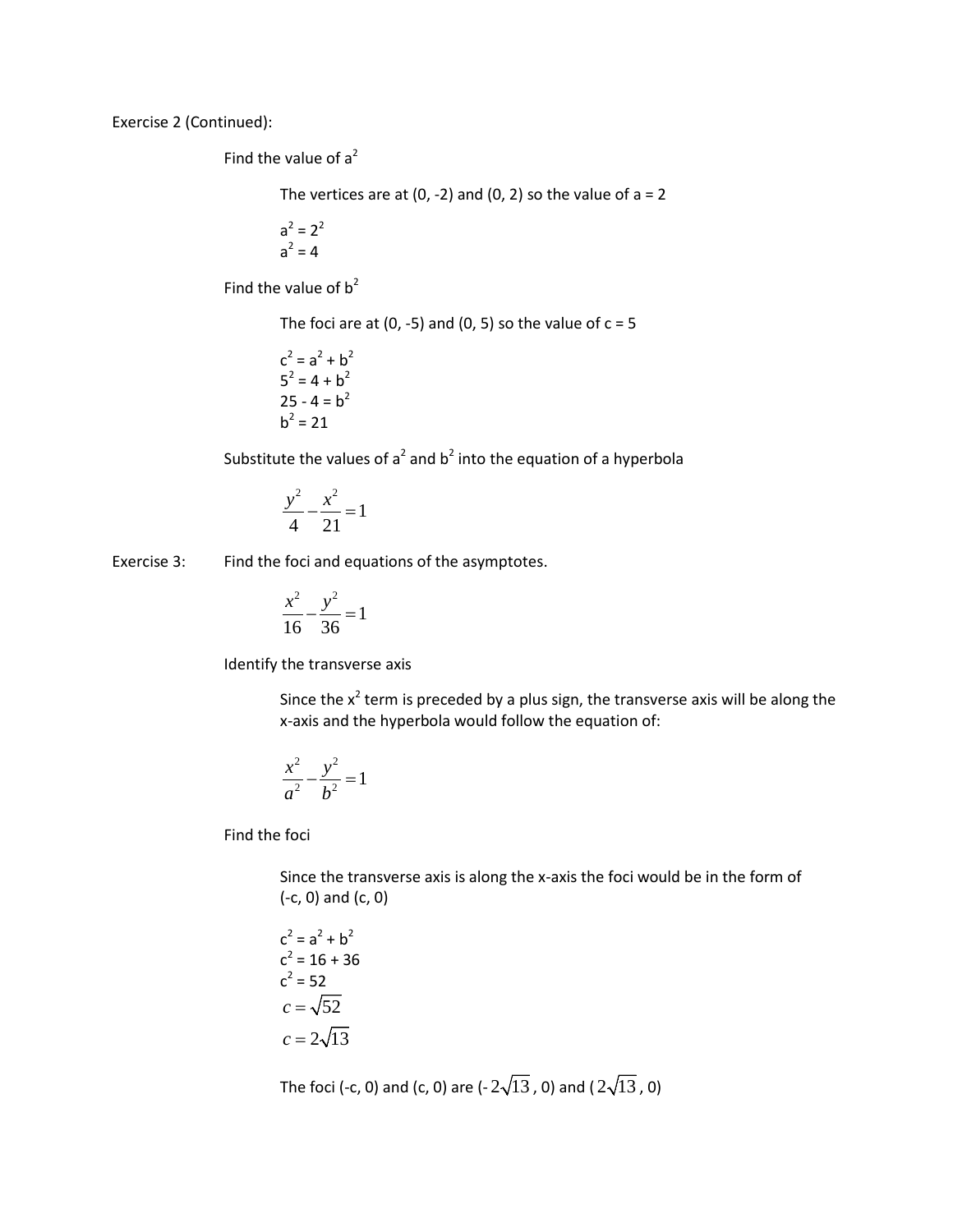Exercise 3 (Continued):

Find the equations of the asymptotes

$$
b2 = 36
$$
  
\n
$$
b = 6
$$
  
\n
$$
y = \pm \frac{b}{a}x
$$
  
\n
$$
= \pm \frac{6}{4}x
$$
  
\n
$$
= \pm \frac{3}{2}x
$$

Exercise 4: Convert the given equation into the standard form of a hyperbola by completing the square of x and y. Find the vertices, foci, and equations of the asymptotes. Sketch the graph.

$$
9y^2 - x^2 + 54y + 4x + 68 = 0
$$

Rewrite the equation grouping the x-terms and y-terms on the left and the constant on the right

$$
(9y2 + 54y) + (-x2 + 4x) = -68
$$

Factor so that the coefficients of the  $x^2$  and  $y^2$  terms is 1

$$
9(y^2 + 6y) - (x^2 - 4x) = -68
$$

Complete the square and simplify the equation

$$
9\left(y^2 + 6y + \left(\frac{6}{2}\right)^2\right) - \left(x^2 - 4x + \left(\frac{-4}{2}\right)^2\right) = -68 + 9\left(\frac{6}{2}\right)^2 - 1\left(\frac{-4}{2}\right)^2
$$
  

$$
9\left(y^2 + 6y + (3)^2\right) - \left(x^2 - 4x + (-2)^2\right) = -68 + 9(3)^2 - 1(-2)^2
$$
  

$$
9\left(y + 3\right)^2 - \left(x - 2\right)^2 = -68 + 81 - 4
$$
  

$$
9\left(y + 3\right)^2 - \left(x - 2\right)^2 = 9
$$
  

$$
\frac{9\left(y + 3\right)^2}{9} - \frac{\left(x - 2\right)^2}{9} = \frac{9}{9}
$$
  

$$
\frac{\left(y + 3\right)^2}{1} - \frac{\left(x - 2\right)^2}{9} = 1
$$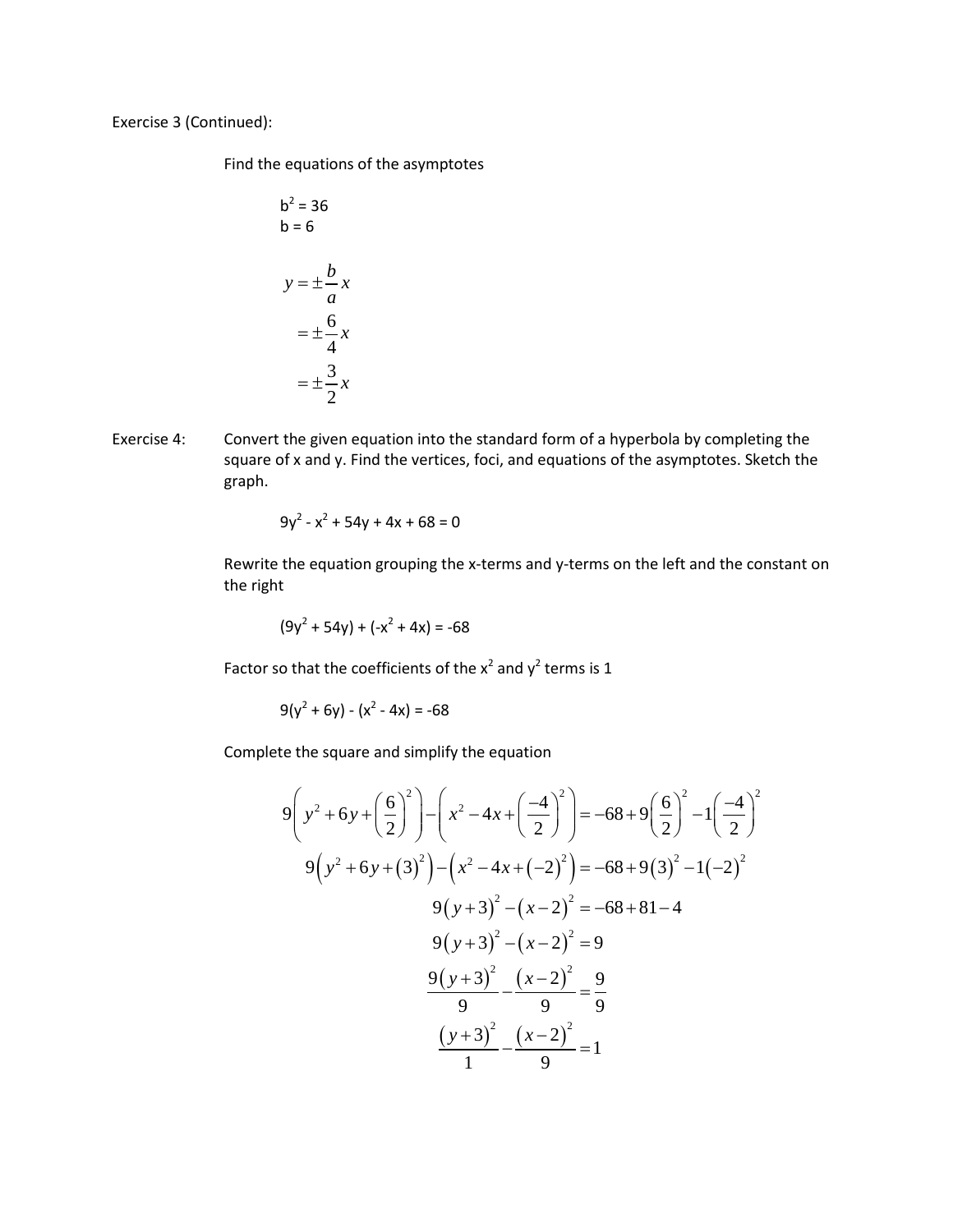Exercise 4 (Continued):

Identify the transverse axis

Since the  $y^2$  term is preceded by a plus sign, the transverse axis will be along the y-axis.

Find the center

$$
\frac{(y-(-3))^2}{1} - \frac{(x-2)^2}{9} = 1
$$

 $(h, k) = (2, -3)$ 

Find the vertices

$$
a^2 = 1
$$
  

$$
a = 1
$$

The vertices (h,  $k - a$ ) and (h,  $k + a$ ) are:

$$
(2, -3 - 1) = (2, -4)
$$
 and  $(2, -3 + 1) = (2, -2)$ 

Find the foci

Since the transverse axis is along the y-axis the foci would be in the form of (h,  $k - c$ ) and (h,  $k + c$ )

$$
c2 = a2 + b2
$$
  
\n
$$
c2 = 1 + 9
$$
  
\n
$$
c2 = 10
$$
  
\n
$$
c = \sqrt{10}
$$

The foci (h,  $k - c$ ) and (h,  $k + c$ ) are:

$$
(2, -3 - \sqrt{10})
$$
 and  $(2, -3 + \sqrt{10})$ 

Find the equations of the asymptotes

$$
b2 = 9
$$
  
\n
$$
b = 3
$$
  
\n
$$
y = \pm \frac{a}{b}x
$$
  
\n
$$
= \pm \frac{1}{3}x
$$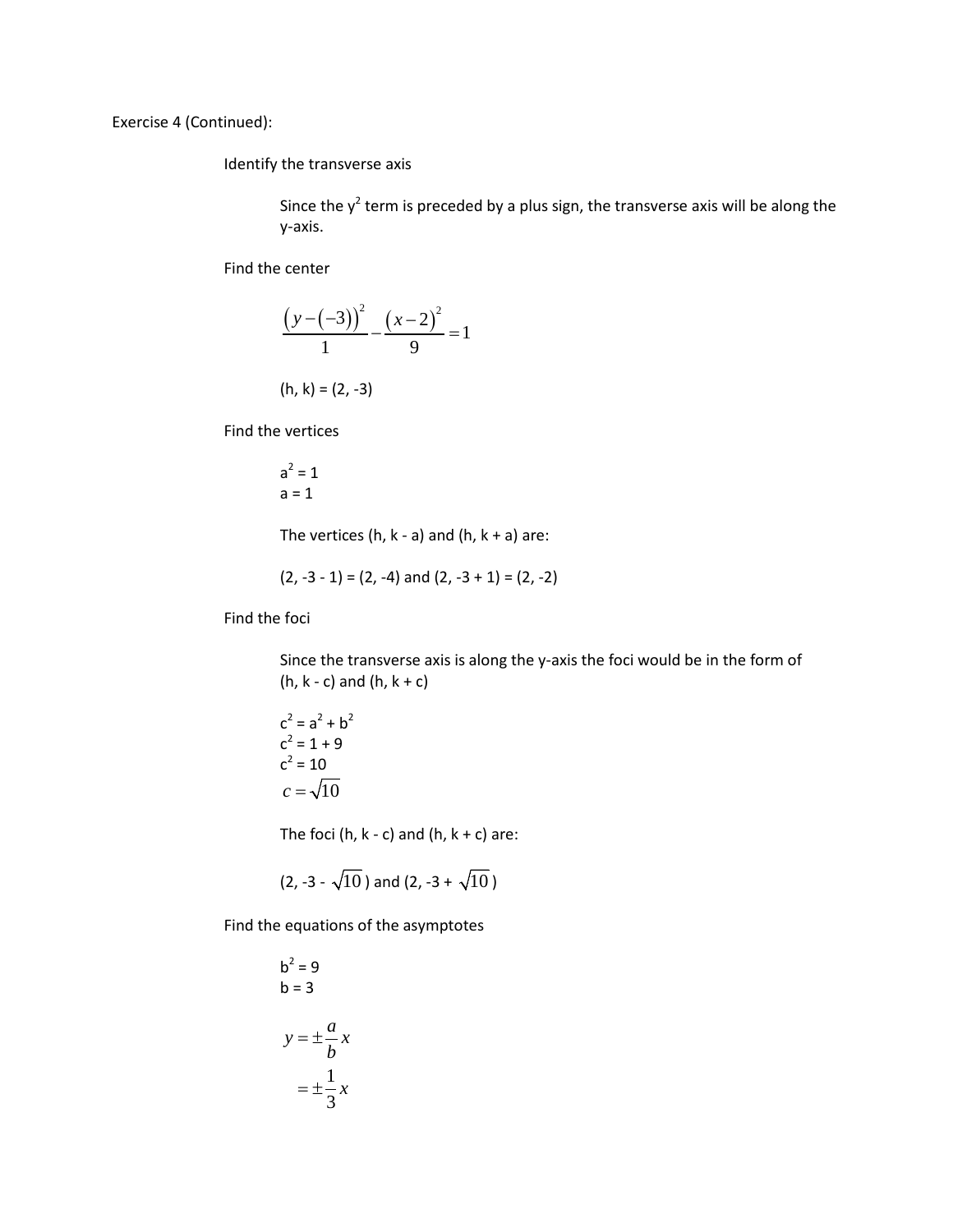Exercise 4 (Continued):

Since the center is at (2, -3), the asymptotes would be shifted 2 units to the right and 3 units down

$$
y+3 = \pm \frac{1}{3}(x-2)
$$
  
\n
$$
y+3 = \frac{1}{3}(x-2)
$$
 or 
$$
y+3 = -\frac{1}{3}(x-2)
$$
  
\n
$$
y+3 = \frac{1}{3}x-\frac{2}{3}
$$
 
$$
y+3 = -\frac{1}{3}x+\frac{2}{3}
$$
  
\n
$$
y = \frac{1}{3}x-\frac{2}{3}-3
$$
 
$$
y = -\frac{1}{3}x+\frac{2}{3}-3
$$
  
\n
$$
y = \frac{1}{3}x-\frac{11}{3}
$$
 
$$
y = -\frac{1}{3}x-\frac{7}{3}
$$

Sketch the graph